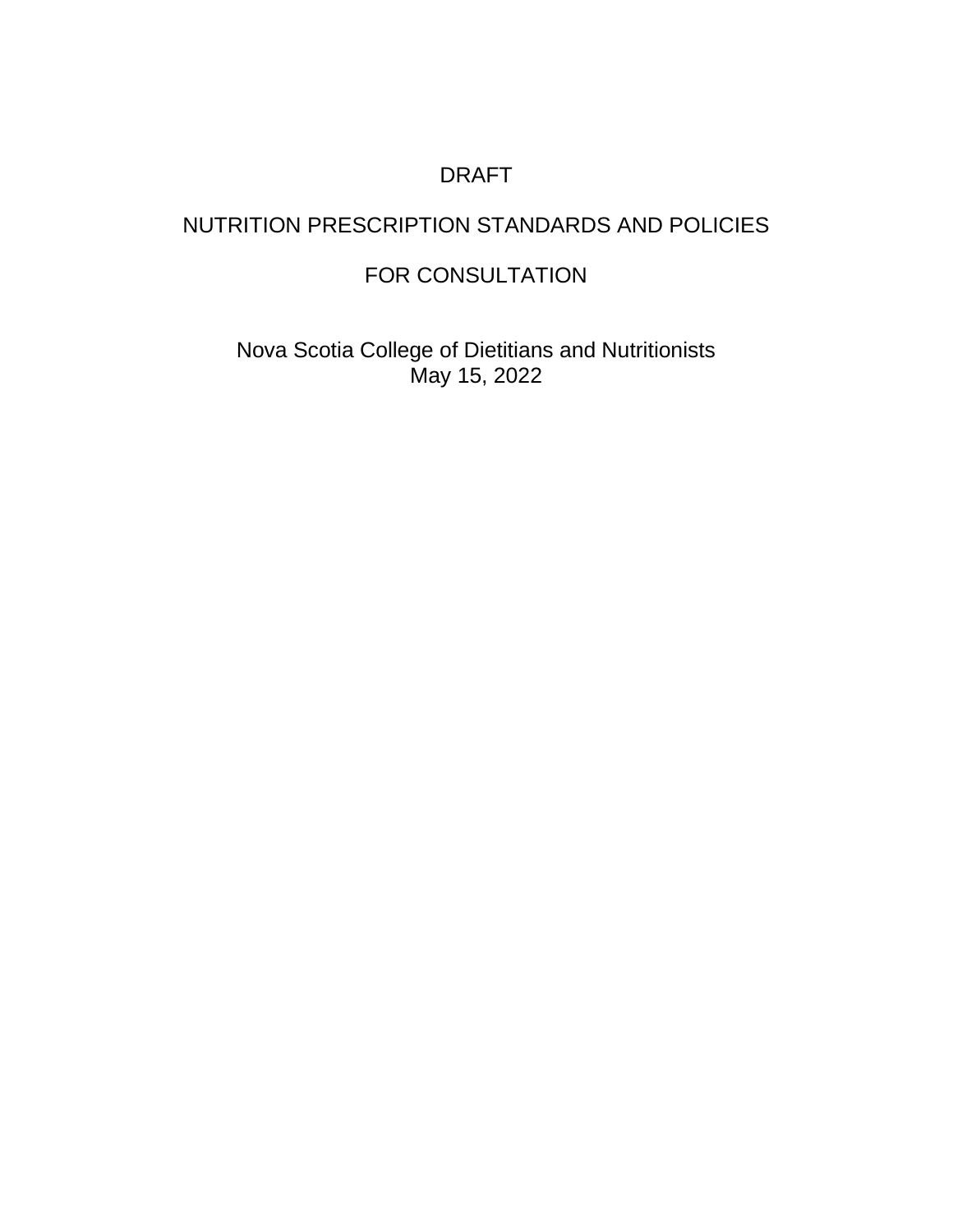# **Table of Contents**

| Authorization Statement: The Prescription or Ordering of Drugs and Agents to Optimize   |
|-----------------------------------------------------------------------------------------|
|                                                                                         |
| Policy Statement: Certification Required to Adjust Insulin and Non-insulin Agents  9    |
| Guideline: Insulin Adjustment and Requirement for Certification as a Certified Diabetes |
|                                                                                         |
|                                                                                         |
|                                                                                         |
|                                                                                         |
|                                                                                         |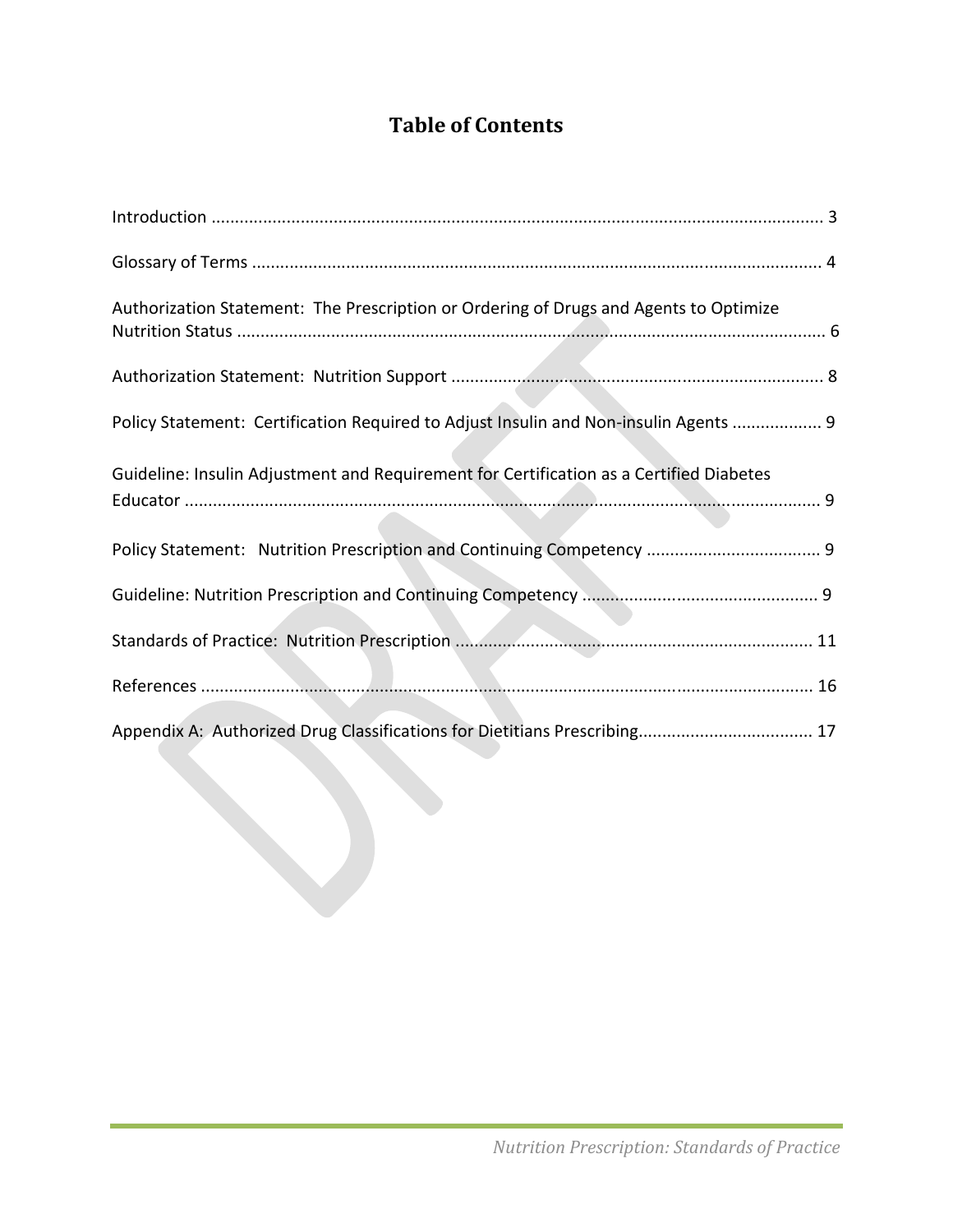### **Introduction**

Nutrition prescription is defined within the dietetic scope of practice: "The practice of dietetics means the translation and application of scientific knowledge of food and nutrition to human health through... nutrition prescription, including enteral and parenteral nutrition and the prescription or ordering of drugs or other agents to optimize nutrition status." (Dietitians Act, 2009)

Individual scope of practice, as defined in the Dietitians Act (2009) is "the roles, functions and accountabilities that an individual is educated and authorized to perform." The Academy of Nutrition and Dietetics Scope of Practice Decision Algorithm (2021) can support the dietitian to recognize their individual scope of practice and identify whether they are competent to perform a specific activity.

Authorization statements, standards and policies have been developed to regulate activities within the professional scope of practice that represent a significant risk of harm to the public. Dietitians at entry to practice may not necessarily be trained and able to perform all activities that fall within the profession's scope of practice. The CCP and regulatory tools outlined in Table 1 are in place to support and direct dietetic practice. Standards of practice will be revised as needed to reflect current practice and serve to represent the minimum standard for competent practice. Entry to practice competencies address nutrition prescription, but a commitment to lifelong learning will enable dietitians to maintain and enhance competency to practice nutrition prescription. Seeking and accessing mentorship, and/or informal and formal educational opportunities to attain and maintain competency is a dietitian's responsibility.

| <b>Table 1.</b> Tools to regulate aretetic practice |                                                                            |  |
|-----------------------------------------------------|----------------------------------------------------------------------------|--|
| Authorization                                       | Interprets the Act's scope of practice in relation to the practice of a    |  |
| Statement                                           | specific activity                                                          |  |
| Policy / Standard                                   | Reflects the position of the College. Dietitians licensed with the College |  |
|                                                     | are expected to understand and to comply with the College standards        |  |
|                                                     | and policies.                                                              |  |
|                                                     | Directs professional practice by outlining the accountabilities,           |  |
|                                                     | responsibilities, requirements, and circumstances with which a dietitian   |  |
|                                                     | must comply to adhere with legislation and regulations.                    |  |
| Guidelines                                          | Contain recommendations endorsed by the College. The College               |  |
|                                                     | encourages its members to be familiar with and to follow its guidelines    |  |
|                                                     | whenever possible and appropriate. Guidelines are intended to provide      |  |
|                                                     | guidance, instruction, and direction to make informed decisions.           |  |
|                                                     | Guidelines support professional judgment and permit flexible decision-     |  |
|                                                     | making in practice.                                                        |  |

**Table 1:** Tools to regulate dietetic practice

Nova Scotia College of Registered Nurses (n.d)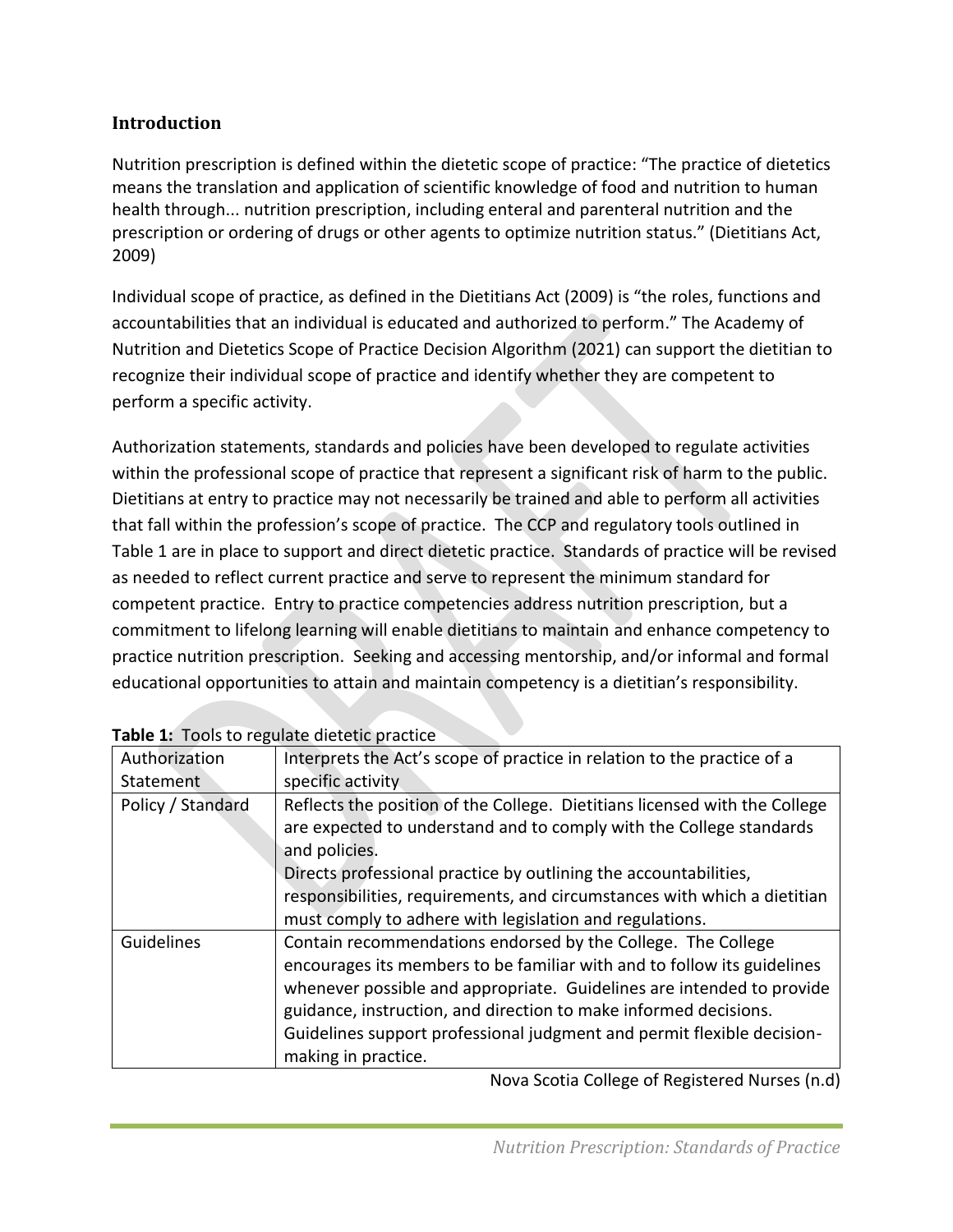#### **Glossary**

Medical Diagnosis – A disease or pathology of specific organs

Non-insulin agents – oral and injectable anti-hyperglycemic agents

Nutritional status – the body's state of nourishment/state of the body in relation to the consumption and utilization of nutrients

Nutrition care process – a standardized process for providing care. There are four steps in the process: nutrition assessment, nutrition diagnosis, nutrition intervention, and nutrition monitoring and evaluation (AND, 2013).

Nutrition diagnosis – the specific nutrition problem that can be resolved or improved through a nutrition intervention (AND, 2013).

Nutrition support: parenteral and/or enteral nutrition (ASPEN, 2012)

Organization approved by the board – a facility, service or business that employs dietitians within a collaborative care practice with other health professionals

Original Prescriber – Refers to the prescriber who authorized the original prescription

Parenteral nutrition: The intravenous administration of nutrients including dextrose; amino acids; intravenous lipid emulsions (IVLE); electrolytes; vitamins and trace elements that are delivered by a central venous route (into large diameter vein, usually the superior vena cava adjacent to the right atrium) or a peripheral venous route (into a peripheral vein, usually of the hand or forearm) (ASPEN 2012).

Practice of Dietetics: "...the translation and application of scientific knowledge of food and nutrition to human health through

(i) comprehensive nutritional assessment to determine nutritional status, nutritionrelated diagnosis and nutritional requirements of individuals or populations related to health status and disease,

(ii) the planning, implementation and evaluation of nutrition interventions aimed at promoting health and preventing disease,

(iii) nutrition prescription, including enteral and parenteral nutrition and the prescription or ordering of drugs or other agents to optimize nutrition status,

(iv) ordering parameters required to monitor nutrition interventions and evaluate nutrition outcomes,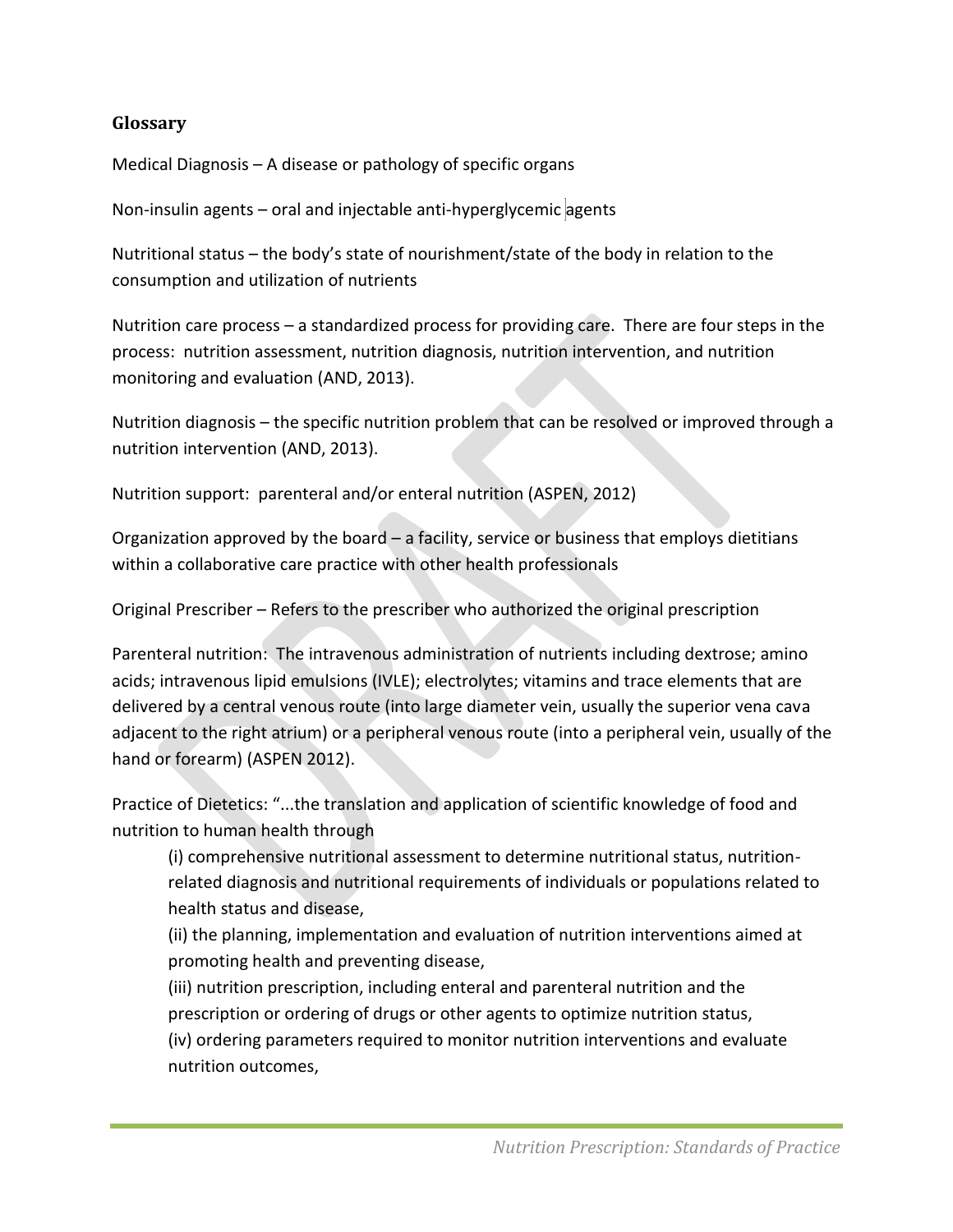(v) the provision of nutrition education and counselling to clients, families, colleagues and health-care professionals,

(vi) development and evaluation of policies that affect food, food security and nutrition as it relates to health status,

(vii) integration of food and nutrition principles in the development and management of food service systems,

(viii) such delegated medical functions as are approved in accordance with the Medical Act, and

(ix) such other aspects of dietetics as may be prescribed in regulations approved by the Governor in Council, and

research, education, consultation, management, administration, regulation, policy or system development relevant to subclauses (i) to (ix)" (Dietitians Act, 2009)

Prescription – a written order/script for a drug or agent (therapeutic diet, texture modification, or feeding aid).

Regulated Health Care Professional – An individual who is licensed to provide specific health care services to patients, including but not limited to dietitians, nurses, nurse practitioners, pharmacists, and physicians.

Schedule I Drugs – The drugs and medicines in this Schedule are the drugs listed in Schedule I of the National Drug Schedules, which are part of Canada's National Drug Scheduling System published by the National Association of Pharmacy Regulatory Authorities and require a prescription as a condition of sale (Drug Schedules Regulations, 2013).

Schedule II Drugs – The drugs and medicines listed in this Schedule are the drugs listed in Schedule II of the National Drug Schedules, which are part of Canada's National Drug Scheduling System published by the National Association of Pharmacy Regulatory Authorities, and do not require a prescription as a condition of sale but are only available from a pharmacist or a certified dispenser (Drug Schedules Regulations, 2013).

Schedule III Drugs – the drugs and medicines listed in this Schedule are the drugs listed in Schedule III of the National Drug Schedules, which are part of Canada's National Drug Scheduling System published by the National Association of Pharmacy Regulatory Authorities, and do not require a prescription as a condition of sale but are sold from the self-selection area of the pharmacy (Drug Schedules Regulations, 2013).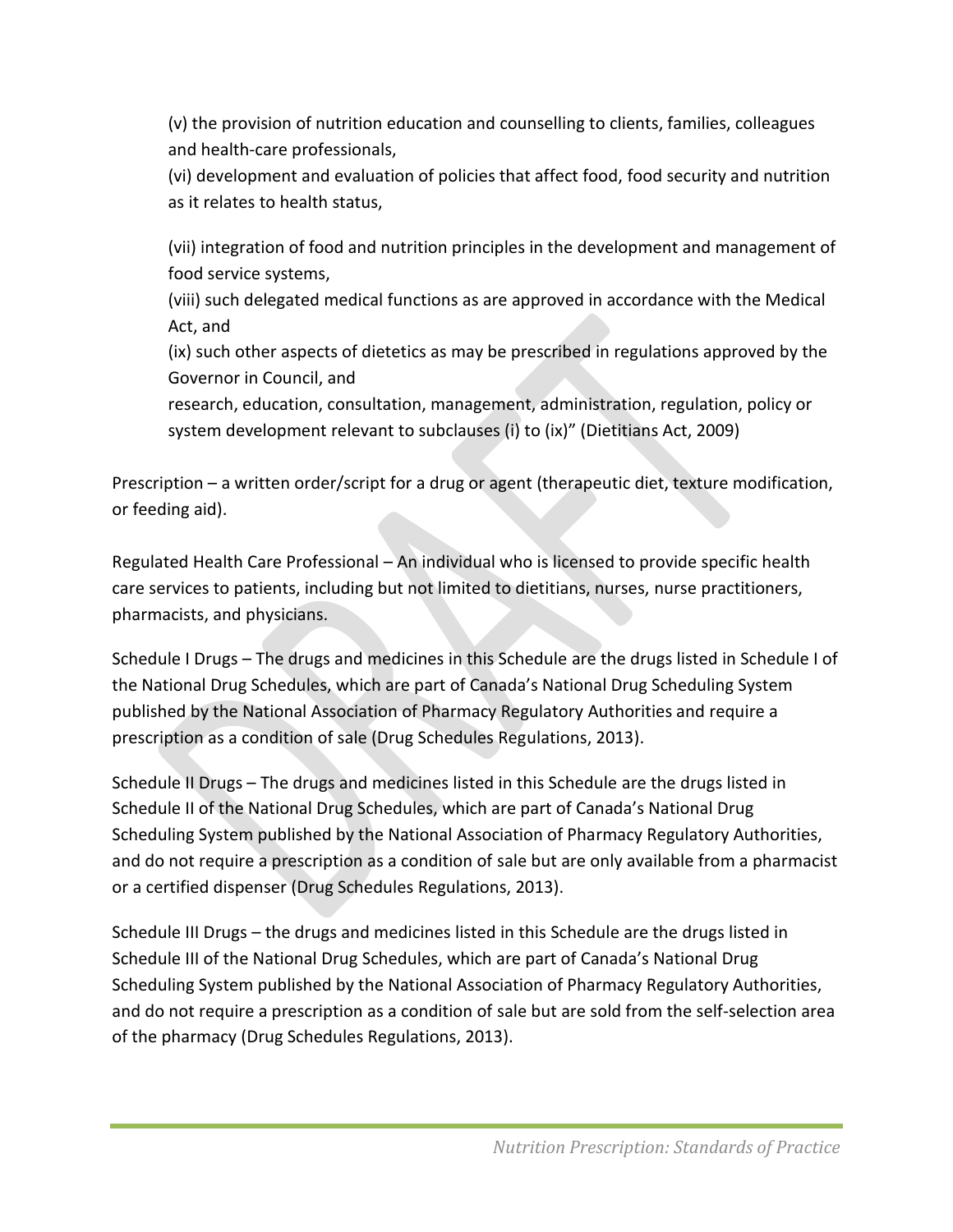### **AUTHORIZATION STATEMENT: The Prescription or Ordering of Drugs and Agents to Optimize Nutrition Status**

According to the Dietitians Act (2009), the practice of dietetics means "the translation and application of scientific knowledge of food and nutrition to human health through... nutrition prescription and includes the prescription or ordering of drugs or other agents to optimize nutrition status."

Dietitians are accountable to prescribe in accordance with the legislated scope of practice and their individual scope of practice, including the activities for which the dietitian has received education and/or training and is competent. Failure to comply with standards of practice is considered professional misconduct as defined in the Dietitians Act.

Only dietitians employed within an organization approved by the board outlined in Appendix B are authorized to prescribe. Dietitians in private practice are not authorized to engage in nutrition prescription.

Dietitians authorized to adjust insulin and non-insulin agents are certified according to Policy: Certification Required to Adjust Insulin (see page 9). Dietitians are not authorized to be original prescribers for insulin or non-insulin agents.

Dietitians are accountable to practice according to the nutrition care process, to think critically and make decisions in a systematic manner to provide safe and effective care. When prescribing drugs or agents, there must be a clear relationship between the drug or agent with the nutrition diagnosis and the intent of the prescription must be to impact nutritional status. Nutrition diagnosis differs from the medical diagnosis (a disease or pathology of specific organs). The nutrition diagnosis is the specific nutrition problem that can be resolved or improved through a nutrition intervention. A prescription refers to a written order for a drug or agent. An agent may refer to a therapeutic diet, texture modification, or feeding aid.

When prescribing drugs or agents, dietitians assess the client's need, consider the risks and benefits of the therapy for each client, are aware of the evidence on outcomes and cost effectiveness; provide clients with relevant information and counselling on drug or diet therapies including cost effective alternative choices, and monitor and document a client's response to the intervention. Dietitians collaborate and consult with physicians, nurse practitioners, pharmacists, and other health care providers, as appropriate.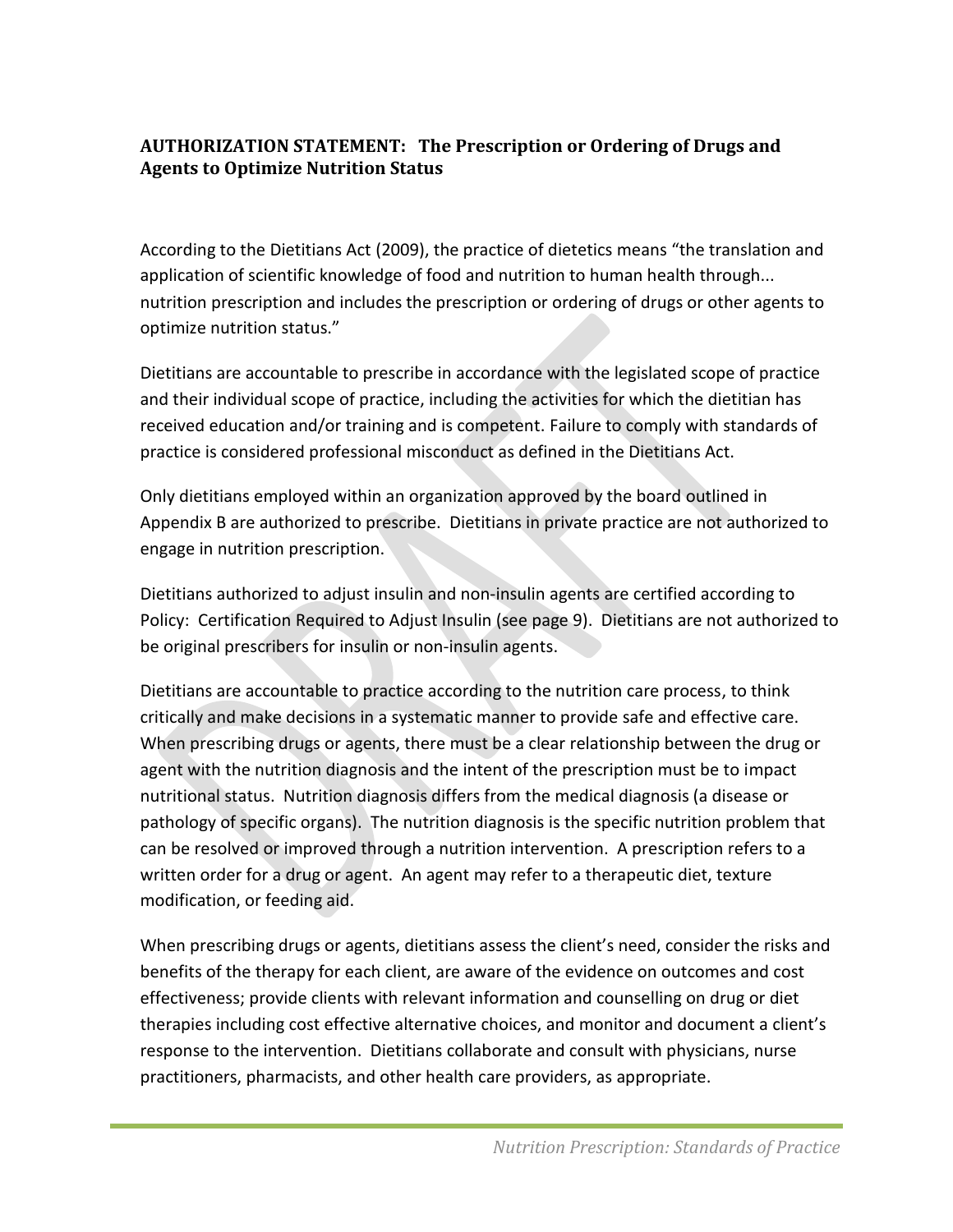Dietitians have the authority to prescribe drugs to optimize nutrition status according to the Authorized Drug Classifications for Dietitians Prescribing (Appendix A). Dietitians have the authority to prescribe drugs or other agents in accordance with the *Dietitians Act* and regulations, policies, and standards established by the College and are subject to any condition and /or restrictions imposed on their license.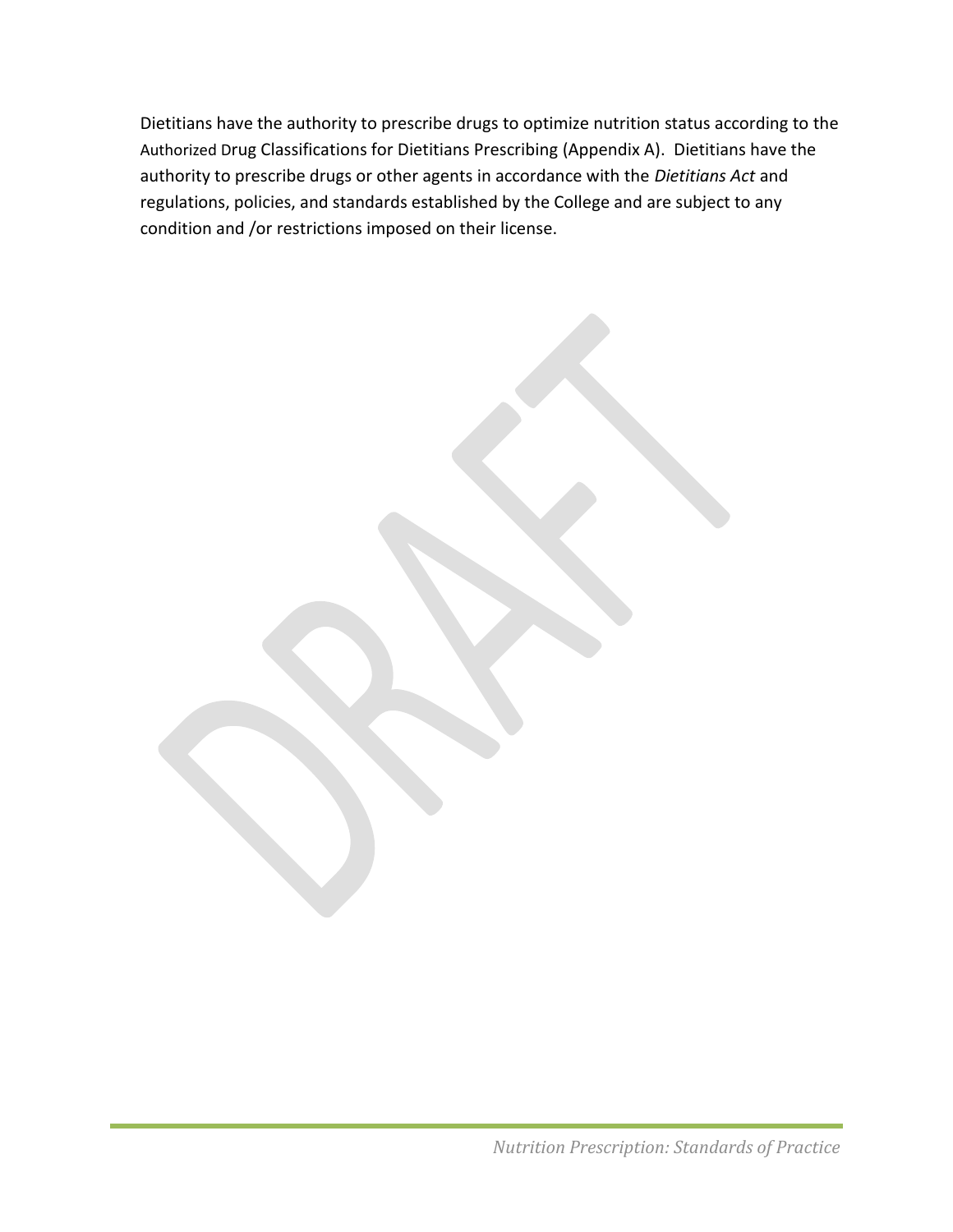## **AUTHORIZATION STATEMENT**: **Nutrition Support**

According to the *Dietitians Act* (2009), the practice of dietetics means "the translation and application of scientific knowledge of food and nutrition to human health through nutrition prescription, including enteral and parenteral nutrition to optimize nutrition status."

Dietitians are accountable to practice in accordance with the legislated scope of practice and their individual scope of practice, including the activities for which the dietitian has received education and/or training and is competent. Failure to comply with standards of practice is considered professional misconduct as defined in the Dietitians Act.

Dietitians are accountable to practice according to the nutrition care process to think critically and make decisions in a systematic manner to provide safe and effective care.

When prescribing/writing orders for nutrition support, dietitians assess the client's needs, consider the risks and benefits of the therapy for each client, are aware of the evidence, outcomes, and cost effectiveness; provide clients with relevant information on nutrition support, and monitor and document a client's response to nutrition support. Dietitians collaborate and consult with physicians, nurse practitioners, pharmacists, and other health professionals, as appropriate.

Dietitians have the authority to prescribe/write orders for nutrition support in accordance with the *Dietitians Act* and Regulations, policies, and standards established by the College and are subject to any condition and /or restrictions imposed on their license.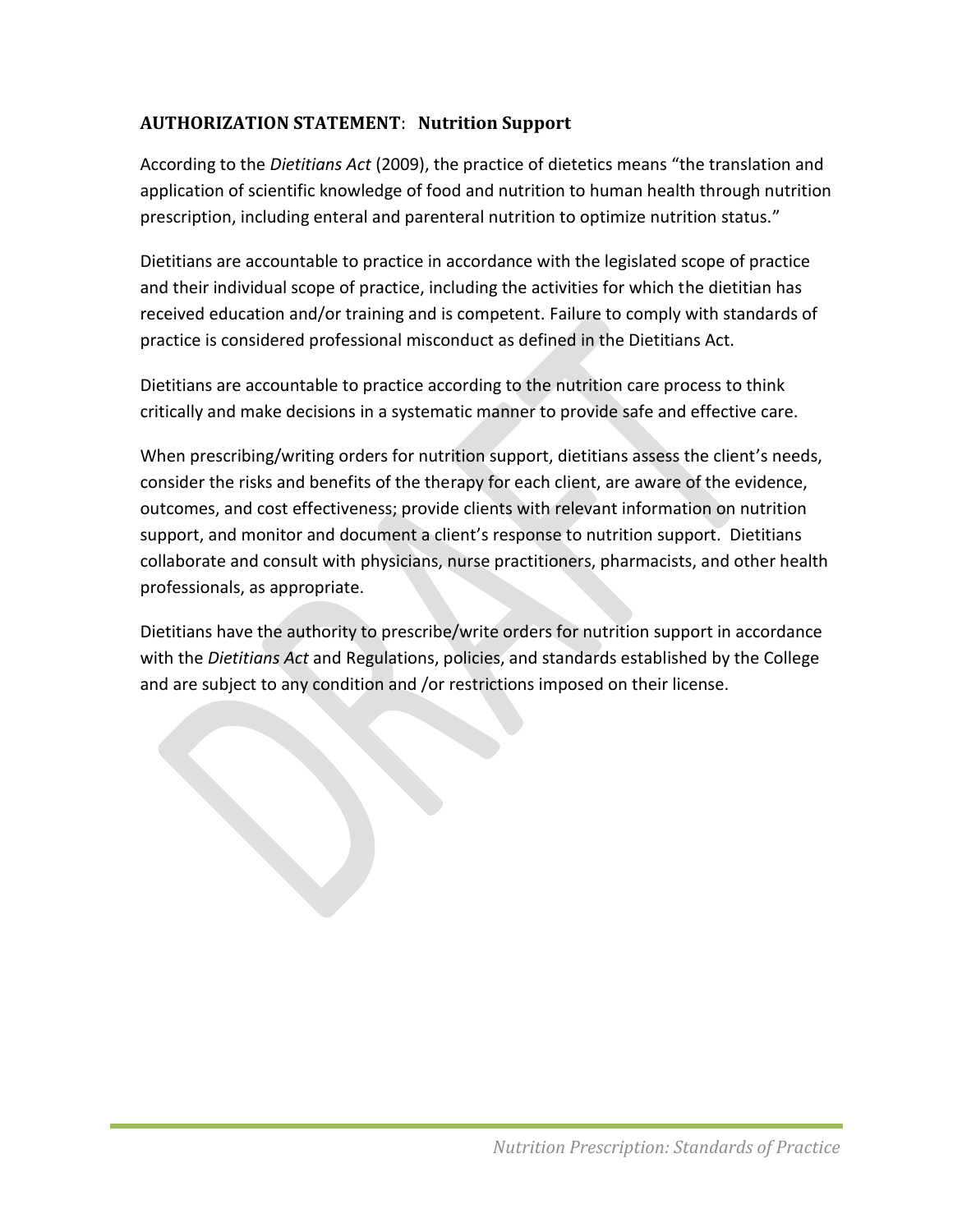## **POLICY STATEMENT: Certification Required to Adjust Insulin and Non-insulin Agents**

The dietitian adjusting insulin must be a Certified Diabetes Educator and be certified in insulin dose adjustment which is performed under a Care Directive or Delegated Function at IWK. Please refer to the Certification Flow Chart in the Diabetes Care Program of Nova Scotia Insulin Dose Adjustment Guidelines, 2020.

Dietitians engaged in the practice of insulin adjustment must provide proof of current certification to the College as part of the annual license renewal process.

The dietitian adjusting non-insulin agents must be certified by a certification program approved by the board of directors.

## **GUIDELINE: Insulin Adjustment and Requirement for Certification as a Certified Diabetes Educator**

Dietitians engaging in the practice of insulin adjustment are required to be Certified Diabetes Educators and ensure they hold a current Certificate of Competence in Insulin Dose Adjustment.

## **POLICY STATEMENT: Nutrition Prescription and Continuing Competency**

To engage in "nutrition prescription, including enteral and parenteral nutrition and the prescription or ordering of drugs or other agents to optimize nutrition status," dietitians must engage in, and document learning activities related to nutrition prescription on the Continuing Competency Program (CCP) learning log on an annual basis.

## **GUIDELINE: Nutrition Prescription and Continuing Competency**

To engage in "nutrition prescription, including enteral and parenteral nutrition and the prescription or ordering of drugs or other agents to optimize nutrition status," dietitians must document any of the following in their CCP professional development portfolio:

- Independent self-directed learning related to nutrition support, and/or the appropriate use of drugs or agents that impact nutritional status/nutrition diagnosis, including indications, contraindications, and interactions
- Applicable certifications and evidence of participation in formal learning opportunities related to nutrition prescription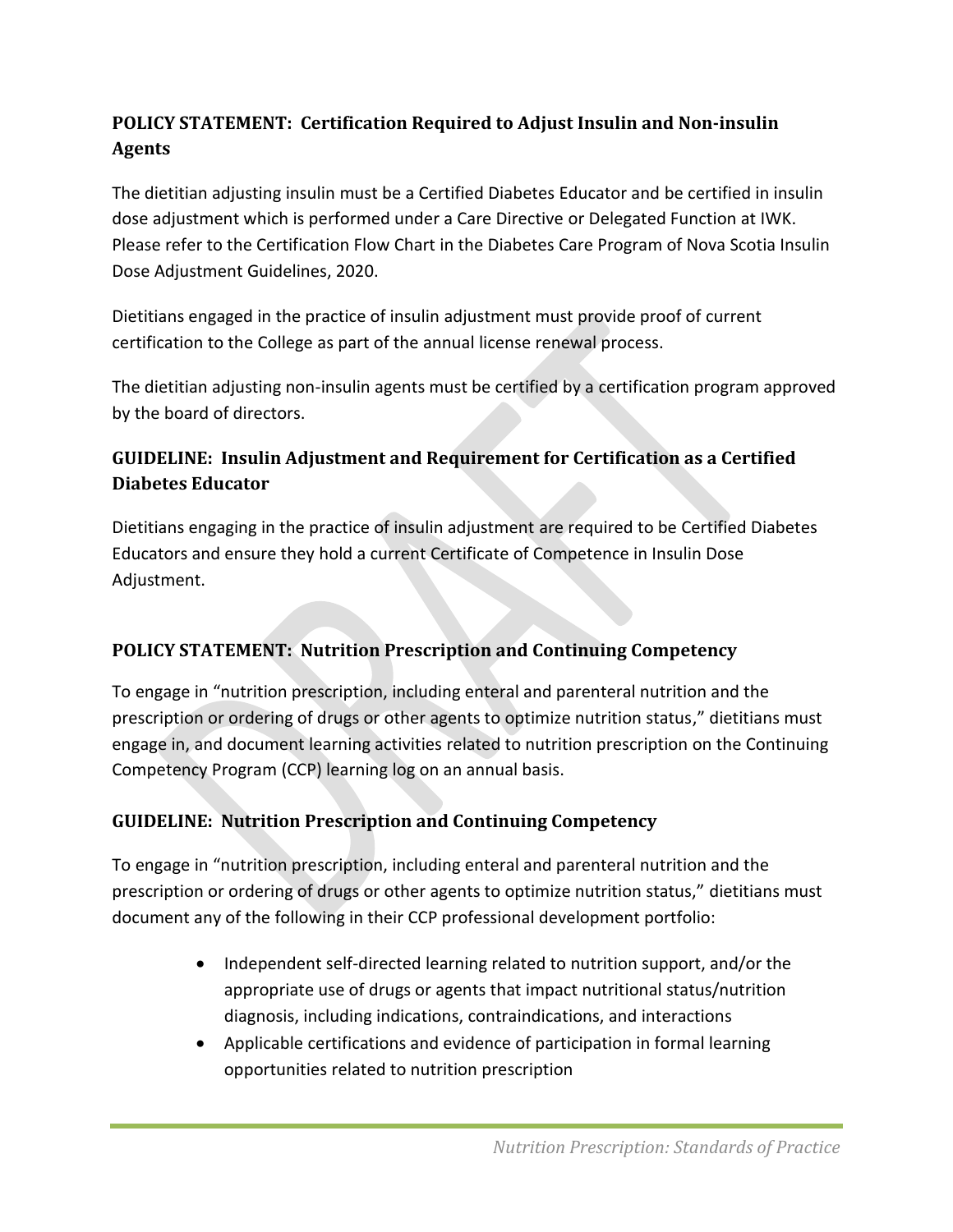- Participation in the healthcare institution's nutrition support activities (e.g., policy/guideline development, continuing education)
- Membership in professional association/society/network devoted to nutrition support

*Nutrition Prescription: Standards of Practice*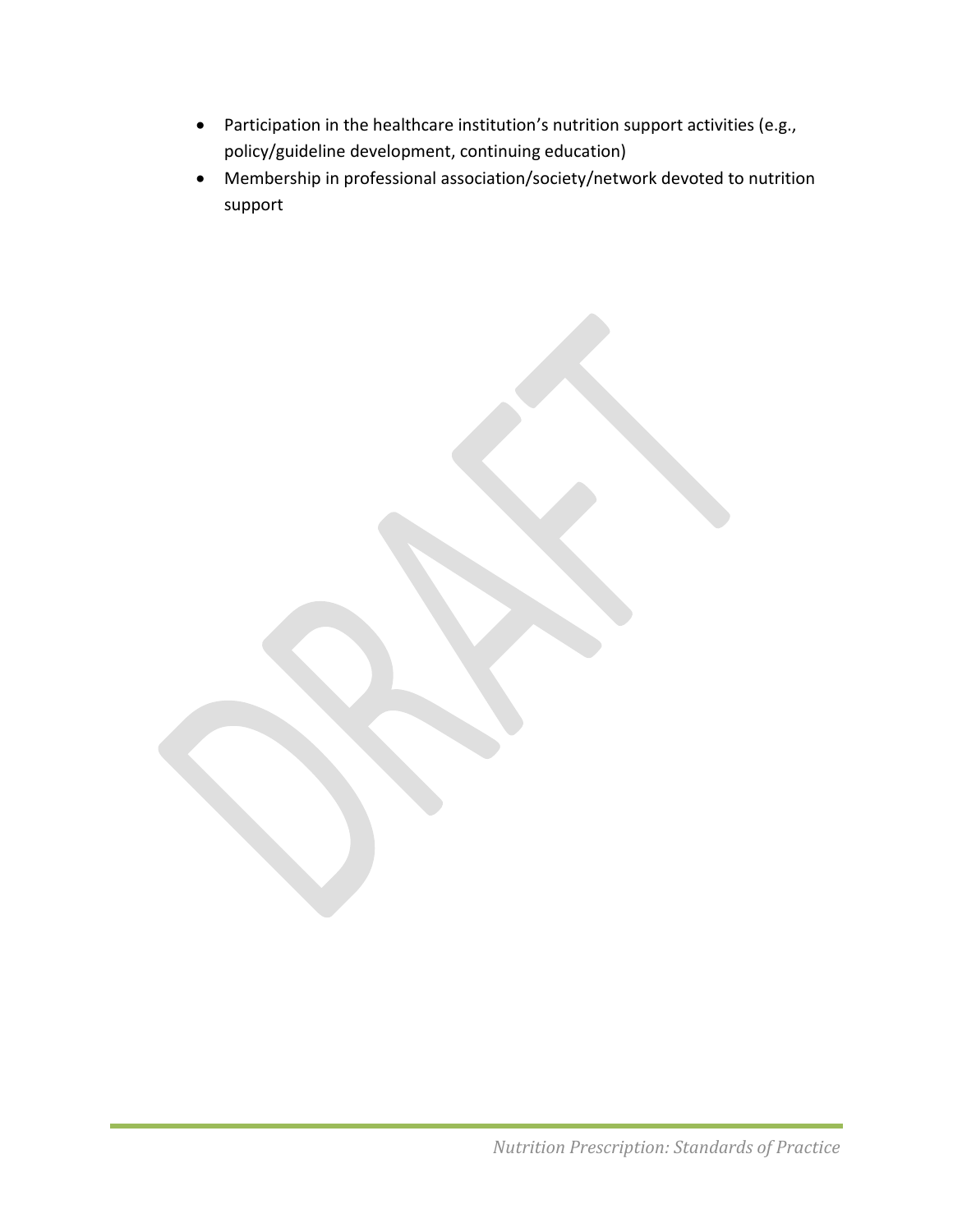## **STANDARDS OF PRACTICE: Nutrition Prescription**

Source document (adapted with permission): Nova Scotia College of Pharmacists (2019, revised 2020)

The Standards of Practice represent overall requirements for dietitians engaged in prescribing drugs or agents to optimize nutrition status and/or engaging in nutrition support. A dietitian's decision to prescribe shall be in the best interest of the patient's health and safety; evidence informed; and focused on optimizing health outcomes for the patient. A dietitian shall use professional judgment to determine the appropriateness of their knowledge and understanding to prescribe in a specific situation, considering whether:

- i. sufficient information, including benefits and risks, is available such that assumptions are not required,
- ii. the decision to prescribe can be justified,
- iii. the decision will withstand a test of reasonableness (e.g., other dietitians would make the same decision in this situation),

A dietitian shall comply with both Standards of Practice, 2020 and the Standards of Practice for Nutrition Prescription adopted and from time to time amended by the Nova Scotia College of Dietitians and Nutritionists, as well as existing legislation, regulations, the Code of Ethics, agreements, and other standards of practice and policy directives relevant to dietetic practice in Nova Scotia. A dietitian may only undertake the prescribing of drugs to impact the nutrition diagnosis where collaborative relationships or appropriate protocols have been established. A dietitian shall not prescribe any drugs listed in the Controlled Drugs and Substances Act and its Regulations (includes narcotics, controlled drugs, exempted codeine products, benzodiazepines, and other targeted substances).

Where applicable, a dietitian shall take appropriate steps to understand why another prescriber has declined to provide a prescription and use their professional judgment to determine whether to provide the prescription.

A dietitian shall recognize and accept responsibility for the impact of their prescribing activities not only on their patient but on the overall costs and sustainability of the health care system.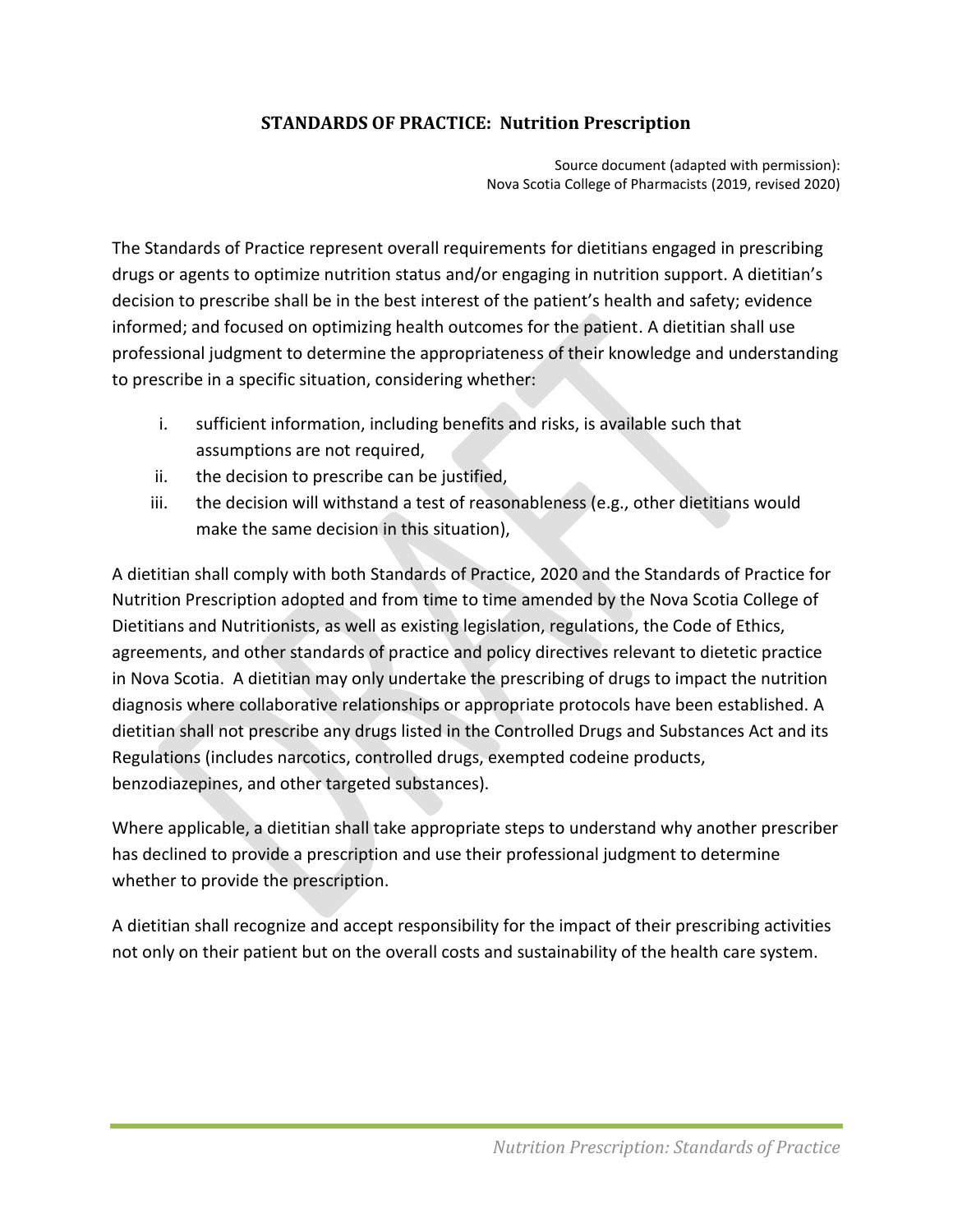#### **Standard: Use of Knowledge when Prescribing Drugs**

A dietitian shall only undertake the prescribing of drugs in accordance with the dietitian's scope of practice and the knowledge, skills, competencies, and experience of the dietitian. The onus is on the dietitian to judge whether the specific circumstances of each potential instance of prescribing are in accordance with their scope of practice, knowledge, skills, competencies, and experience. The exception is the adjustment of insulin or non-insulin agents (refer to Policy Statement: Certification required to adjust insulin or non-insulin agents).

**Knowledge:** When prescribing drugs, a dietitian demonstrates thorough knowledge of:

- i. indications, contraindications, actions, interactions, side effects, and adverse effects of pertinent drugs
- ii. indication for use of drug as approved by Health Canada or that use of the drug is widely accepted as best practice in Canada and supported by extensive medical literature demonstrating safety and efficacy or is being used in a manner consistent with a research protocol in which the patient is enrolled
- iii. drug-drug and drug-food interactions
- iv. importance of administration factors such as timing
- v. different types of drugs (e.g., different types of insulin)
- vi. how to intervene when the patient has a history of drug allergies
- vii. client conditions, disease states/processes and pathology
- viii. client situation with respect to diet, exercise, and illness, which may influence required dose
- ix. the drug schedules and where to access drug schedule information
- x. nutrition diagnosis being addressed
- xi. the drug being prescribed

#### Adapted from CDA (2021)

**Competency:** A dietitian demonstrates competency in prescribing drugs in the provision of nutrition support or medical nutrition therapy by:

- i. assessing appropriateness/safety of drugs for prescription
- ii. assessing client's ability to understand and comply with instructions for drug use
- iii. educating client regarding the drug prescribed and its use
- iv. instructing client on side and adverse effects related to the drug prescribed

Adapted from CDA (2021)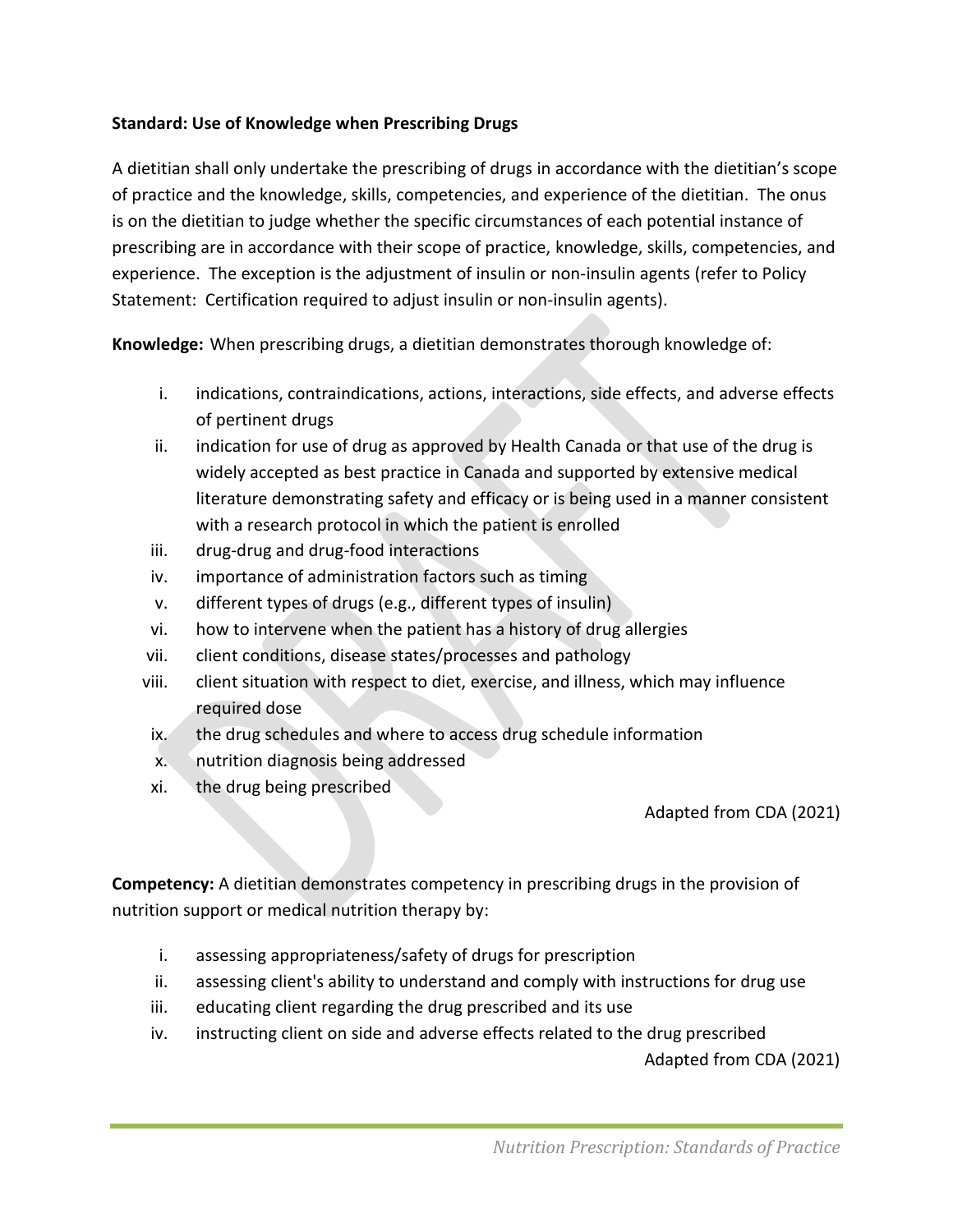### **Standard: Use of Knowledge when Prescribing Nutrition Support**

A dietitian shall only undertake the ordering of nutrition support in accordance with the dietitian's scope of practice and the knowledge, skills, competencies, and experience of the dietitian. The onus is on the dietitian to judge whether the specific circumstances of each potential instance of prescribing are in accordance with their scope of practice, knowledge, skills, competencies, and experience.

**Knowledge:** When ordering nutrition support, a dietitian demonstrates thorough knowledge of:

- i. normal and therapeutic nutrition requirements, including fluid, macronutrient, and micronutrient needs
- ii. how nutrition is generally affected by disease and the effects of parenteral nutrition (PN) complications
- iii. how medications can influence and interfere with nutritional requirements
- iv. a variety of medical, surgical, and diagnostic procedures that affect or help to assess nutrition status
- v. indications for diagnostic tests
- vi. implications of results for nutritional requirements, including blood gases, microbiological and biochemical reports, and other diagnostic results
- vii. actions, interactions, pharmacological mechanisms, side effects and adverse effects of drugs prescribed and/or compounded into PN
- viii. how the PN formulation can affect the metabolic condition of the patient
- ix. the drug schedules and where to access drug schedule information

Adapted from CDA (2021)

**Competency:** When ordering parenteral nutrition, a dietitian demonstrates competency in prescribing parenteral nutrition by:

- i. using mathematical skills to calculate proper dosages
- ii. anticipating problems and applies problem solving skills
- iii. assessing client adaptation to PN
- iv. using proper equipment handling techniques
- v. altering management of PN in response to complications and/or lab results
- vi. providing PN education to client and family
- vii. prescribing appropriate available products/solutions
- viii. prescribing appropriate macro and micronutrients to provide for the client's specific nutritional requirements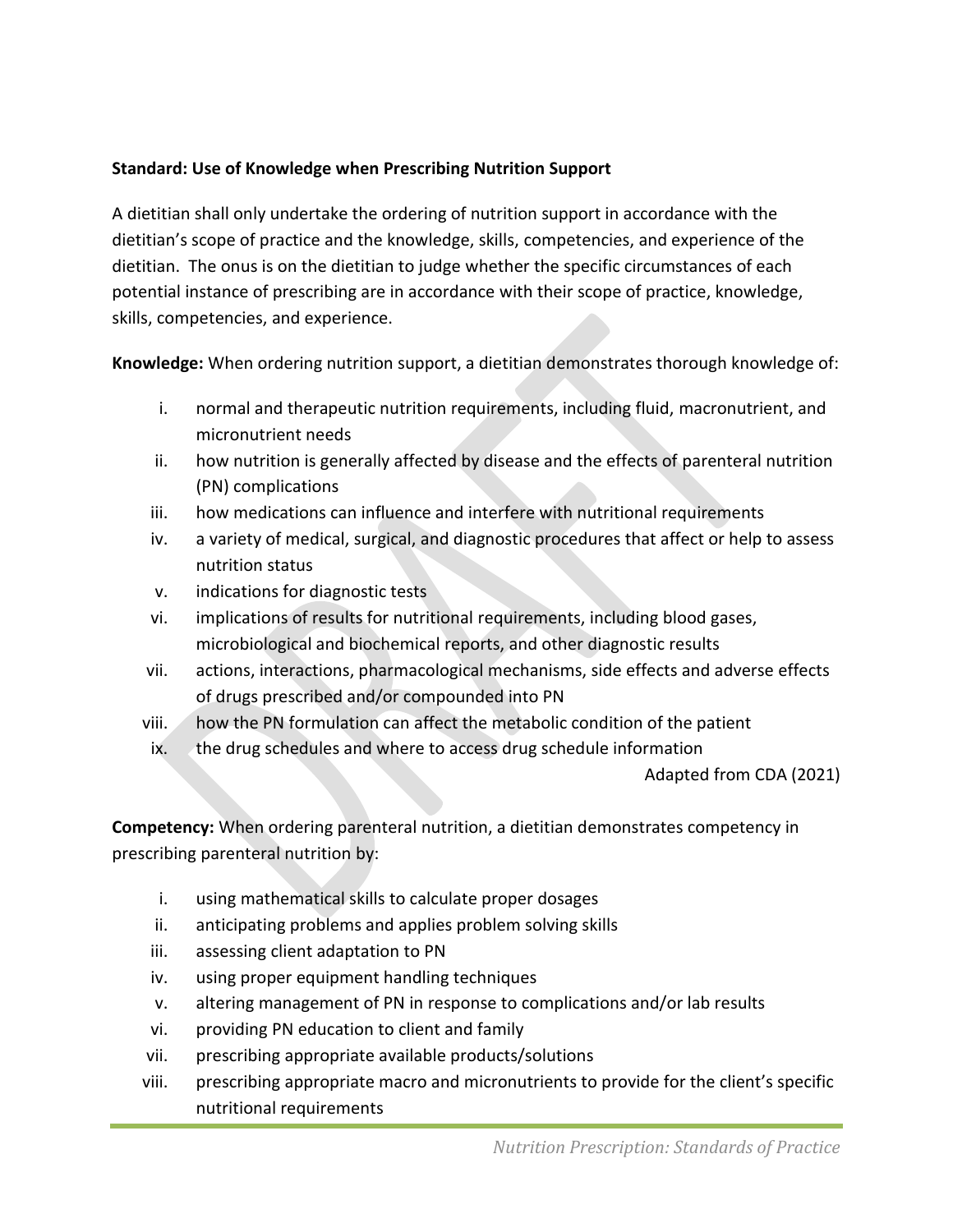- ix. prescribing additional components to add to the available parenteral solution
- x. ensuring the use of an appropriate PN infusion site and delivery method

Adapted from CDA (2021) and CDBC (2012)

**Competency:** When ordering enteral nutrition (EN), a dietitian demonstrates competency in designing enteral nutrition by:

- i. prescribing appropriate available commercial products
- ii. prescribing an appropriate macro and micronutrient mix to provide for the client's specific nutritional requirements
- iii. prescribing modular macronutrient components to add to available enteral products
- iv. prescribing appropriate mixing of enteral products
- v. prescribing appropriate EN feeding route and delivery method

Adapted from CDBC (2012)

#### **Standard: Documentation**

The dietitian shall document the management of the prescribing process to maintain an accurate, objective record of the circumstances and prescription details in compliance with applicable legislation, regulatory and/or organizational/employer requirements.

**Knowledge**: When documenting nutrition prescription, the dietitian demonstrates a thorough knowledge of:

- i. legislative, regulatory, organizational requirements
- ii. the standardized nutrition care process charting format utilized in their practice setting
- iii. organizational timelines for documentation
- iv. approved abbreviations for use when documenting
- v. organizational requirements related to documentation timelines

**Competency**: A dietitian demonstrates competency in documenting the prescribing process by:

- i. ensuring the documentation is accurate, objective, and reflective of the service provided by the prescribing dietitian
- ii. ensuring language, terms and abbreviations are acceptable
- iii. completing documentation at the earliest possible opportunity that is appropriate to the practice setting, following the delivery of service or when changes occur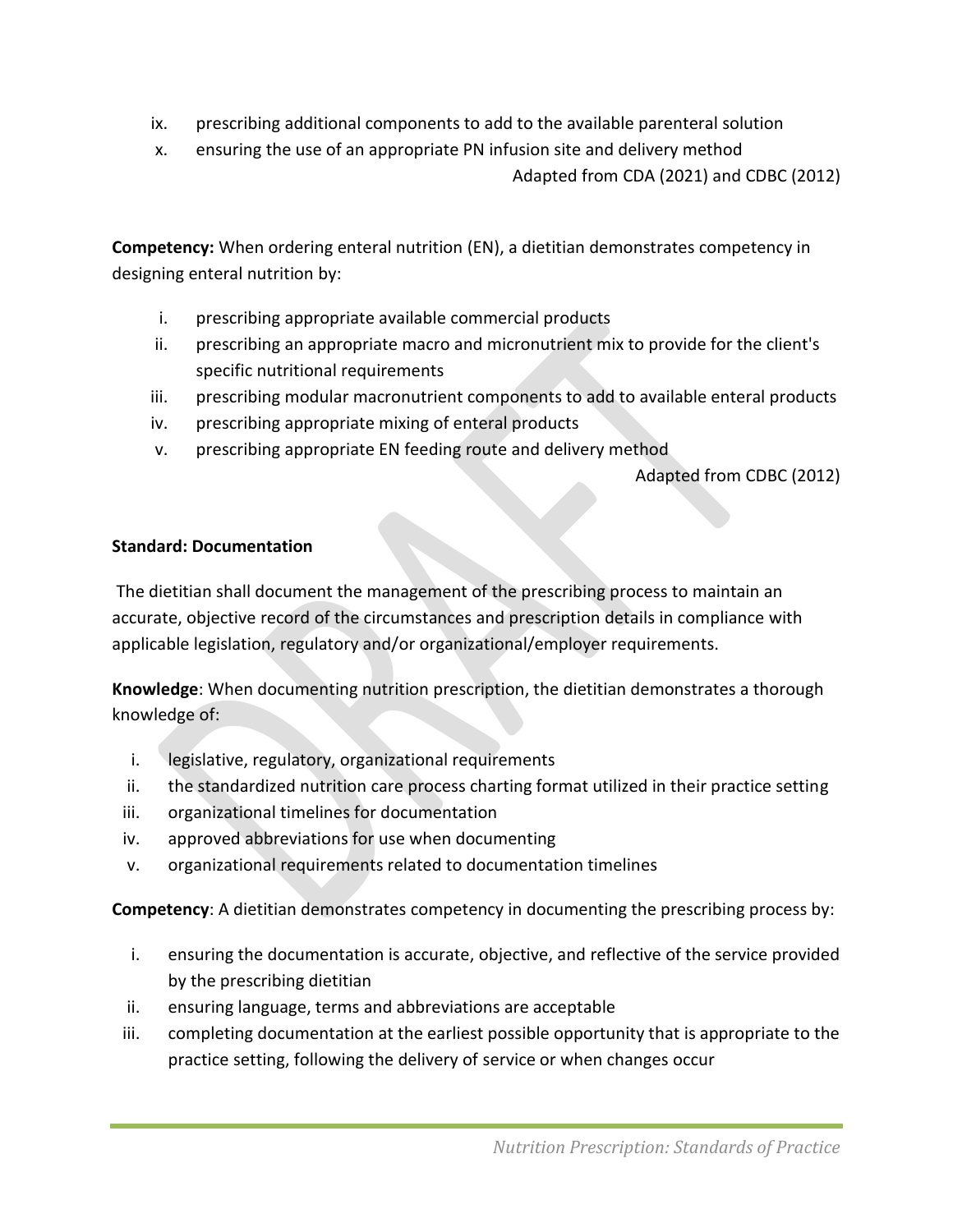- iv. using a standardized charting format that includes assessment details/findings (applicable and pertinent to the prescribing circumstance), nutrition diagnosis, prescribing decision, or intervention rationale and any further supporting information
- v. monitoring and evaluation plans that are sufficiently detailed for other health care professionals to monitor progress
- vi. acknowledging informed and voluntary consent in accordance with legislative requirements
- vii. referring, where applicable, to the original prescription including prescriber name and contact details on both the patient record and new prescription
- viii. including details on subsequent monitoring and follow up, where appropriate
- ix. documenting so it cannot be deleted
- x. noting and tracking any corrections or adjustments and include the identity of the individual who completed the change
- xi. recording, storing, and destroying documentation in a manner maintaining patient confidentiality and protecting against the theft, loss and unauthorized use, disclosure, copying, modification, or destruction.
- xii. retaining for ten years and ten years after the age of majority (e.g., 19 years old) for minors.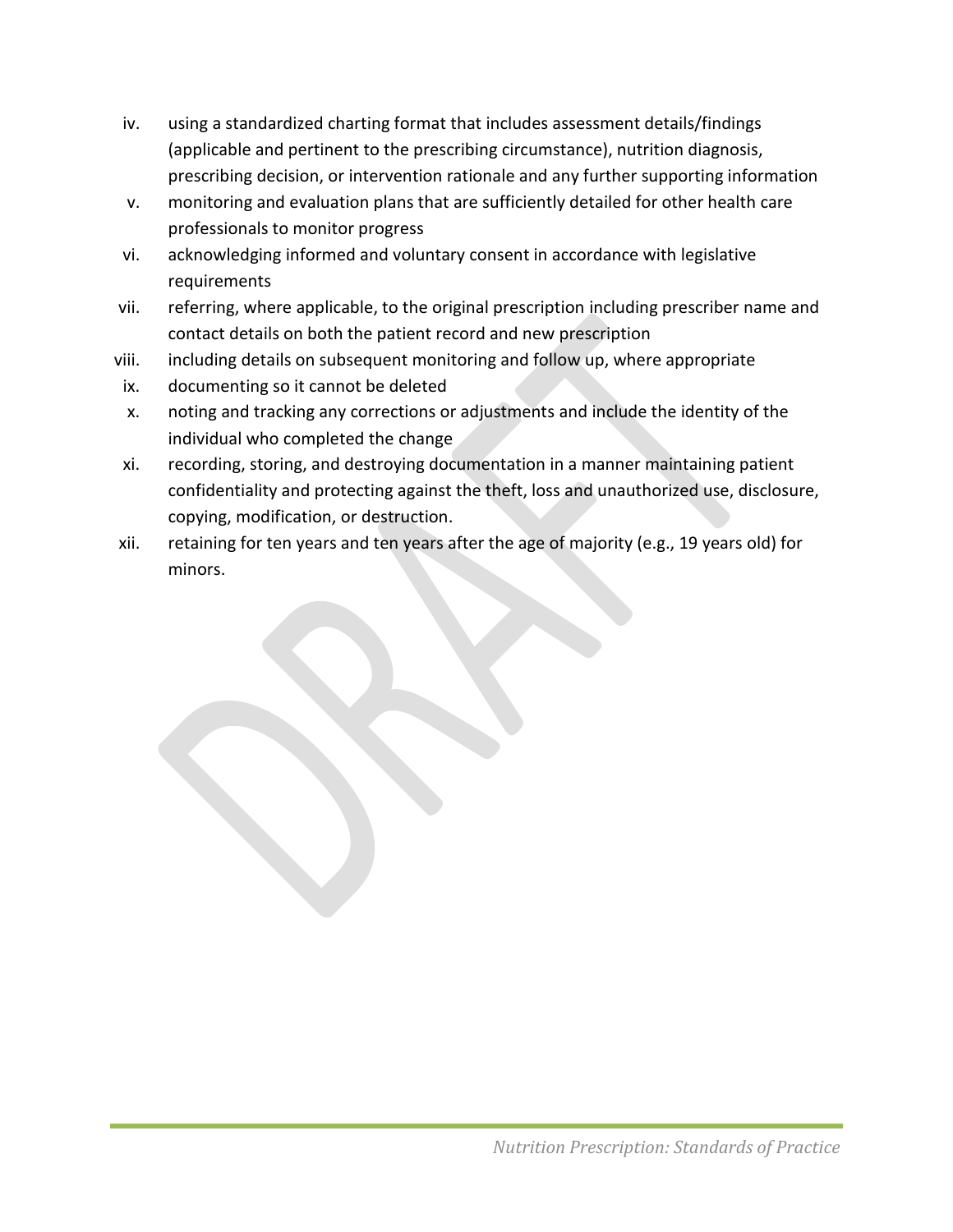### **References**

Academy of Nutrition and Dietetics (2018) Abridged Nutrition Care Process Terminology (NCPT) Reference Manual: Standardized Language for the Nutrition Care Process.

Academy of Nutrition and Dietetics (2021) Scope of Practice Decision Algorithm [https://www.eatrightpro.org/-/media/eatrightpro-files/practice/scope-standards-of](https://www.eatrightpro.org/-/media/eatrightpro-files/practice/scope-standards-of-practice/20210923-scope-of-practice-decision-tool-algorithm.pdf?la=en&hash=AD3F52C82CB403FE2291348D20D2C305F12F407A)[practice/20210923-scope-of-practice-decision-tool](https://www.eatrightpro.org/-/media/eatrightpro-files/practice/scope-standards-of-practice/20210923-scope-of-practice-decision-tool-algorithm.pdf?la=en&hash=AD3F52C82CB403FE2291348D20D2C305F12F407A)[algorithm.pdf?la=en&hash=AD3F52C82CB403FE2291348D20D2C305F12F407A](https://www.eatrightpro.org/-/media/eatrightpro-files/practice/scope-standards-of-practice/20210923-scope-of-practice-decision-tool-algorithm.pdf?la=en&hash=AD3F52C82CB403FE2291348D20D2C305F12F407A)

ASPEN Board of Directors and Clinical Practice Committee (2012). Definition of terms, style, and conventions used in A.S.P.E.N. Board of Directors – Approved Documents. Retrieved from http://www.nutritioncare.org/Professional Resources/Guidelines and Standards/Guidelines/2 012 Definitions of Terms, Style, and Conventions Used in A S P E N Board of Director s-Approved\_Documents/

College of Dietitians of Alberta (2008). The professional practice handbook for dietitians in Alberta. Revised March 2021

College of Dietitians of Alberta (2020). Continuing competency program workbook

- College of Dietitians of British Columbia (2012). Interpretive guide: Reserved acts. Retrieved From [https://collegeofdietitiansofbc.org/wp](https://collegeofdietitiansofbc.org/wp-)content/uploads/2020/11/Restricted\_Activities\_Interpretive\_Guide\_March\_13-FINAL-1.pdf
- Dietitians Act (2009). Bill No. 47. Retrieved from [http://nslegislature.ca/legc/bills/61st\\_1st/3rd\\_read/b047.htm](http://nslegislature.ca/legc/bills/61st_1st/3rd_read/b047.htm)
- Drug Schedules Regulations made under Section 81 of the Pharmacy Act (2011). Retrieved from <http://www.gov.ns.ca/just/regulations/regs/pharmdrg.htm>

Nova Scotia College of Nurses, Nurse Practitioners Standards of Practice, 2019

- Nova Scotia College of Pharmacists (2010). Standards of practice prescribing of drugs by pharmacists
- Nova Scotia College of Registered Nurses (n.d.). retrieved from http://www.crnns.ca/default.asp?mn=414.1116.1130.2384

Nova Scotia Dietetic Association (2012). Continuing competency program tool kit.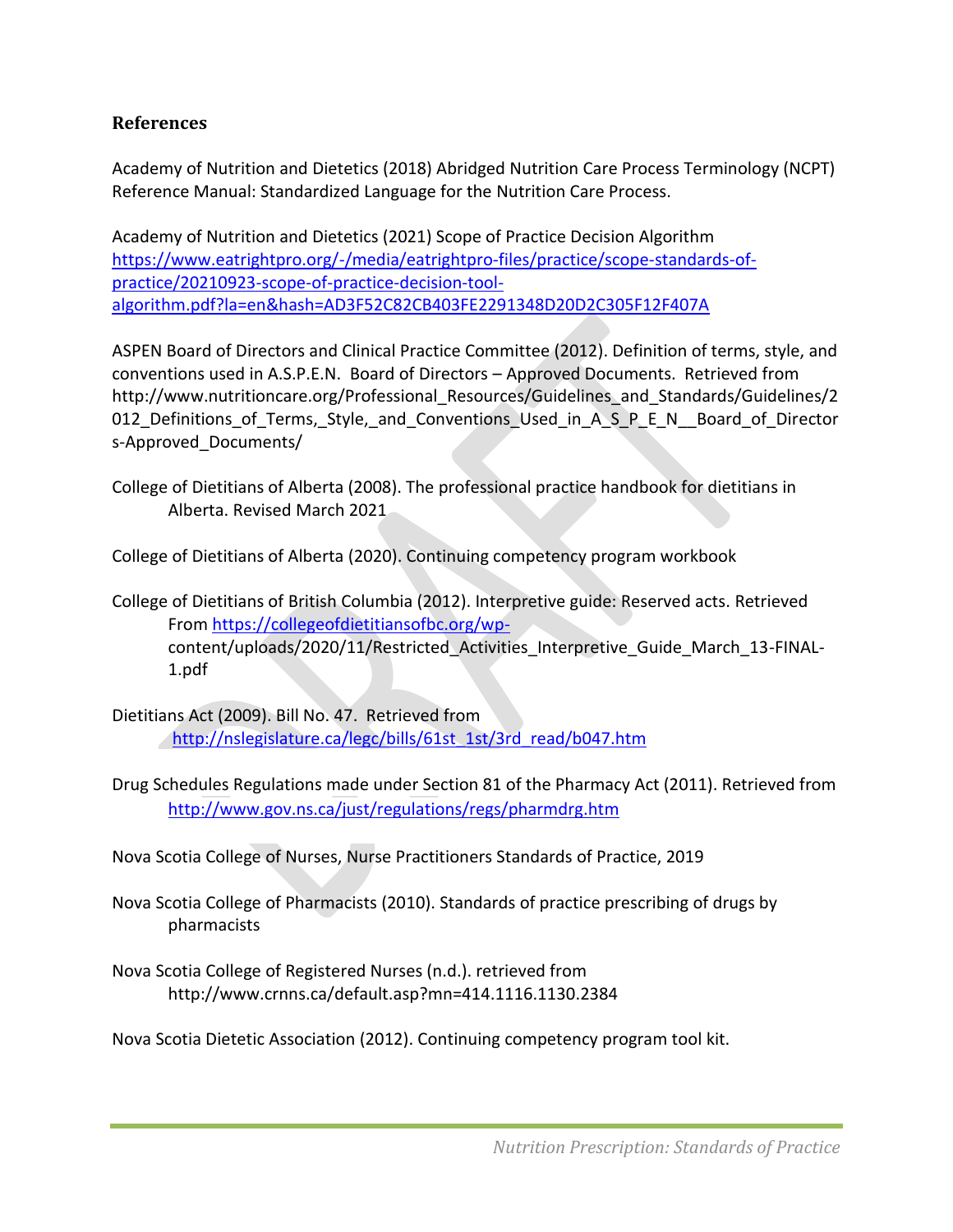| <b>NUTRITION DIAGNOSIS</b>        | <b>THERAPEUTIC GROUP</b>                                           |
|-----------------------------------|--------------------------------------------------------------------|
| Excessive energy intake           | Energy modified oral intake                                        |
|                                   | Antiobesity medications                                            |
|                                   | Bulking agents/fibre supplements                                   |
| Excessive oral food/beverage      | Energy modified oral intake                                        |
| intake                            | Antiobesity medications                                            |
|                                   | Bulking agents/fibre supplements                                   |
| Enteral/parenteral nutrition      | Enteral nutrition formula modification - water flushes,            |
| support inconsistent with needs   | medication flushes, modular protein, modular carbohydrate          |
|                                   | Infant formulas                                                    |
|                                   | Parenteral nutrition modification - amino acids, dextrose, lipids, |
|                                   | vitamins, minerals, electrolytes, trace elements, antisecretory    |
|                                   | agents, pancreatic enzymes, and sodium bicarbonate.                |
| Fluid intake inconsistent with    | IV fluids and enteral free water                                   |
| needs                             |                                                                    |
| Excessive alcohol intake          | IV/oral/enteral/sublingual/intramuscular thiamine,                 |
|                                   | multivitamins, single vitamins                                     |
| Nutrient intake/utilization       | Macronutrient intake modification,                                 |
| inconsistent with needs           | Micronutrient intake modification,                                 |
|                                   | Trace element intake modification,                                 |
|                                   | Electrolyte intake modification                                    |
| Malnutrition                      | Energy modified oral intake                                        |
|                                   | Oral/Enteral/parenteral nutrition support,                         |
|                                   | Macronutrient supplementation,                                     |
|                                   | Micronutrient supplementation,                                     |
|                                   | Trace element supplementation,                                     |
|                                   | Electrolyte supplementation                                        |
|                                   | Thiamin supplementation                                            |
| Protein-energy intake/utilization | Energy modified oral intake                                        |
| inconsistent with needs           | Enteral/parenteral nutrition support                               |
|                                   | Macronutrient supplementation,                                     |
|                                   | Micronutrient supplementation,                                     |
|                                   | trace element supplementation,                                     |
|                                   | Electrolyte supplementation                                        |
| Inadequate fat intake             | MCT, Omega-3, topical EFA, IVLE, fat soluble vitamin               |
|                                   | supplementation                                                    |
| Protein intake/utilization        | Modular protein supplementation; single amino acids                |
| inconsistent with needs           | supplementation                                                    |
| Carbohydrate intake/utilization   | Modular carbohydrate supplementation                               |
| inconsistent with needs           |                                                                    |
| Fibre intake/utilization          | Bulking agents/fibre supplementation                               |
| inconsistent with needs           |                                                                    |
| Vitamin intake/utilization        | Vitamin supplementation                                            |
| inconsistent with needs           |                                                                    |
| Mineral intake/utilization        | Mineral supplementation                                            |
| inconsistent with needs           |                                                                    |

**Appendix A:** Authorized Drug or Agent Classifications for Dietitian Prescribing